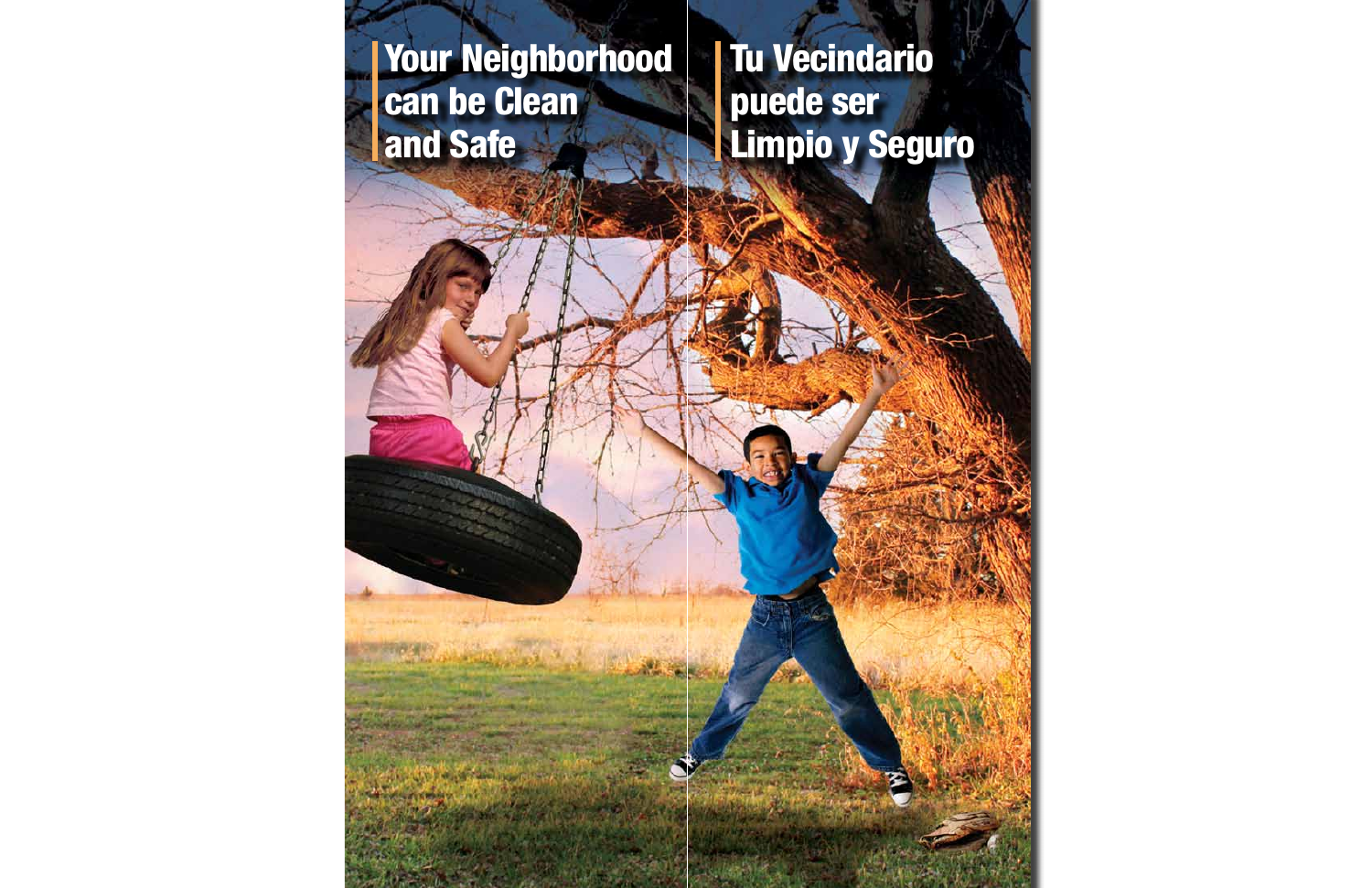### **What is Illegal Dumping?**

Illegal dumping is the unlawful disposal of trash, construction waste, tires, oil, furniture, appliances, etc.

- Garbage dumping anywhere other than an authorized location is illegal.
- Dumping garbage along a roadside, in a ditch, or on vacant property is illegal.

- Illegally dumped material creates health and safety hazards, because it can attract rats, flies, snakes, and other pests.
- Children playing around dumped items can injure themselves on broken glass and metal.
- Illegal dumping ruins your neighborhood's appearance.

### **What is Wrong with Illegal Dumping?**

- Illegal dumping is against the law. Dumpers will be fined and can even receive jail time.
- Illegal dumping creates health hazards and wastes tax dollars to clean it up.

Watch carefully so you can report to local law enforcement or health department:

- Type of vehicle, color, and license plate number.
- Is there more than one dumper? How many?
- What did the dumper(s) look like?
- Remember when and where the dumping occurred.

## **Why Stop Dumping?**

### **What to Do if You See Someone Dumping:**

Do NOT approach the illegal dumper.

#### **¿Qué Significa el Tirar Basura Ilegalmente?**

El tirar basura ilegalmente se refiere al deshacerse donde no es permitido de los desperdicios caseros o de construcción, llantas, aceites, electrodomésticos, muebles, y otros artículos…

- Es ilegal tirar basura en cualquier lugar donde no es autorizado.
- Es ilegal tirar basura en la calle, en las acequias, o en propiedades desocupadas.

#### **¿Cuáles son los Problemas de Tirar Basura Ilegalmente?**

- La basura crea riesgos a la salud y seguridad ya que puede atraer ratas, moscas, culebras, y otras pestes.
- Los niños pueden lastimarse con piezas de vidrio o metal al jugar cerca de la basura.
- La basura arruina la imagen de tu vecindario.

### **¿Por Qué Debes Parar?**

- Es ilegal, y los autores del crimen serán multados y hasta podrían ser encarcelados.
- El tirar basura ilegalmente crea riesgos de salud y el limpiar el problema consume nuestros impuestos.

#### **Si Descubres a Alguien Tirando Basura Ilegalmente:**

NO te acerques al sujeto.

Observalo cuidadosamente para que puedas reportarlo a tu agencia de orden público o a tu departamento de salud:

- Tipo de vehículo, color, y número de placa.
- Número de personas.
- Apariencia de la persona(s).
- Recuerda donde y cuando occurrió el evento.

# You Can Help by Reporting Illegal Dumping

Tu Puedes Ayudar al Reportar a Aquellos que Tiran Basura Ilegalmente

This document was produced with funds provided by a grant from the Houston-Galveston Area Council and the Texas Commission on Environmental Quality